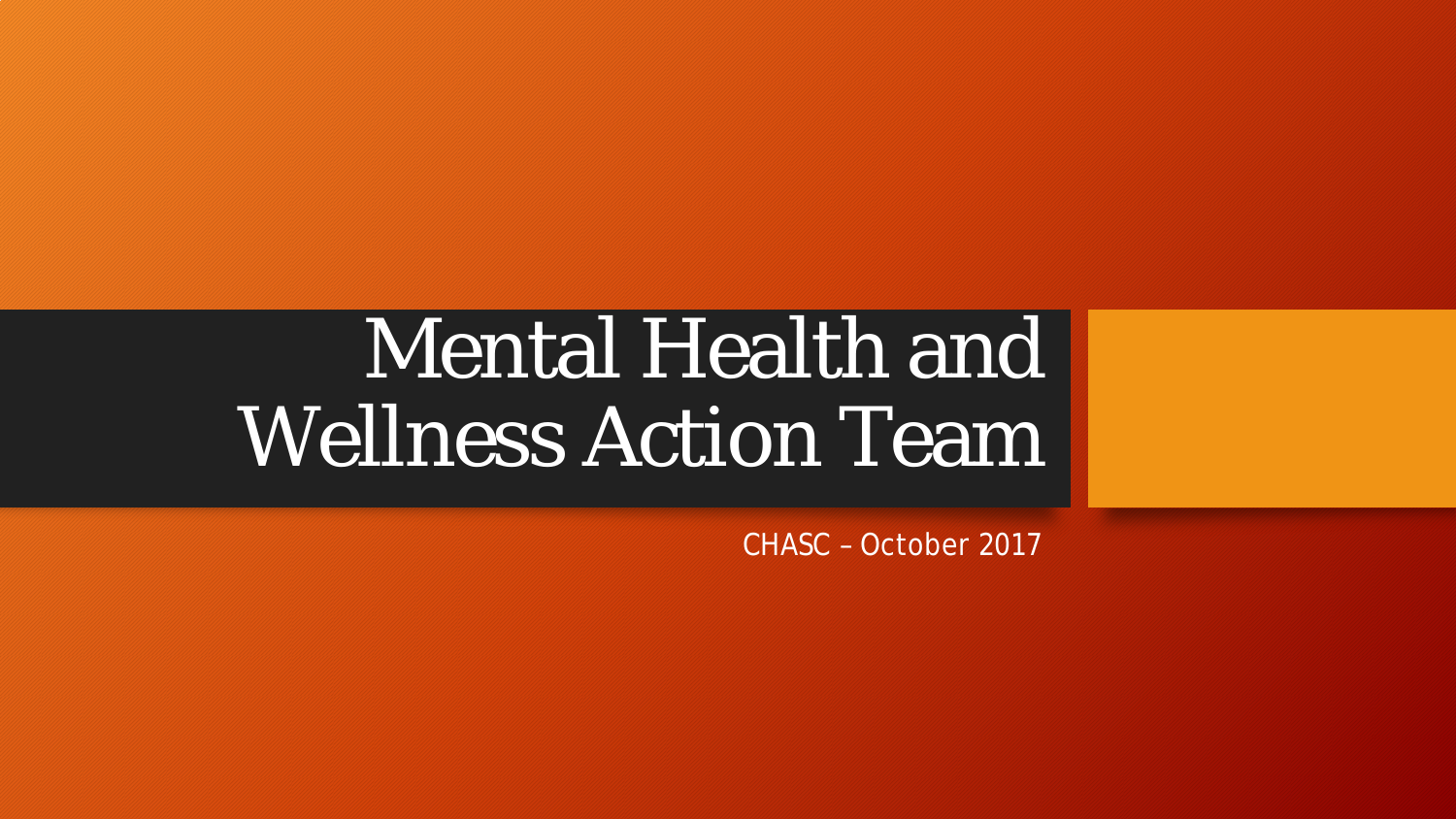

### SPRCPH: CHIP Process Mental Health & wellness Action Team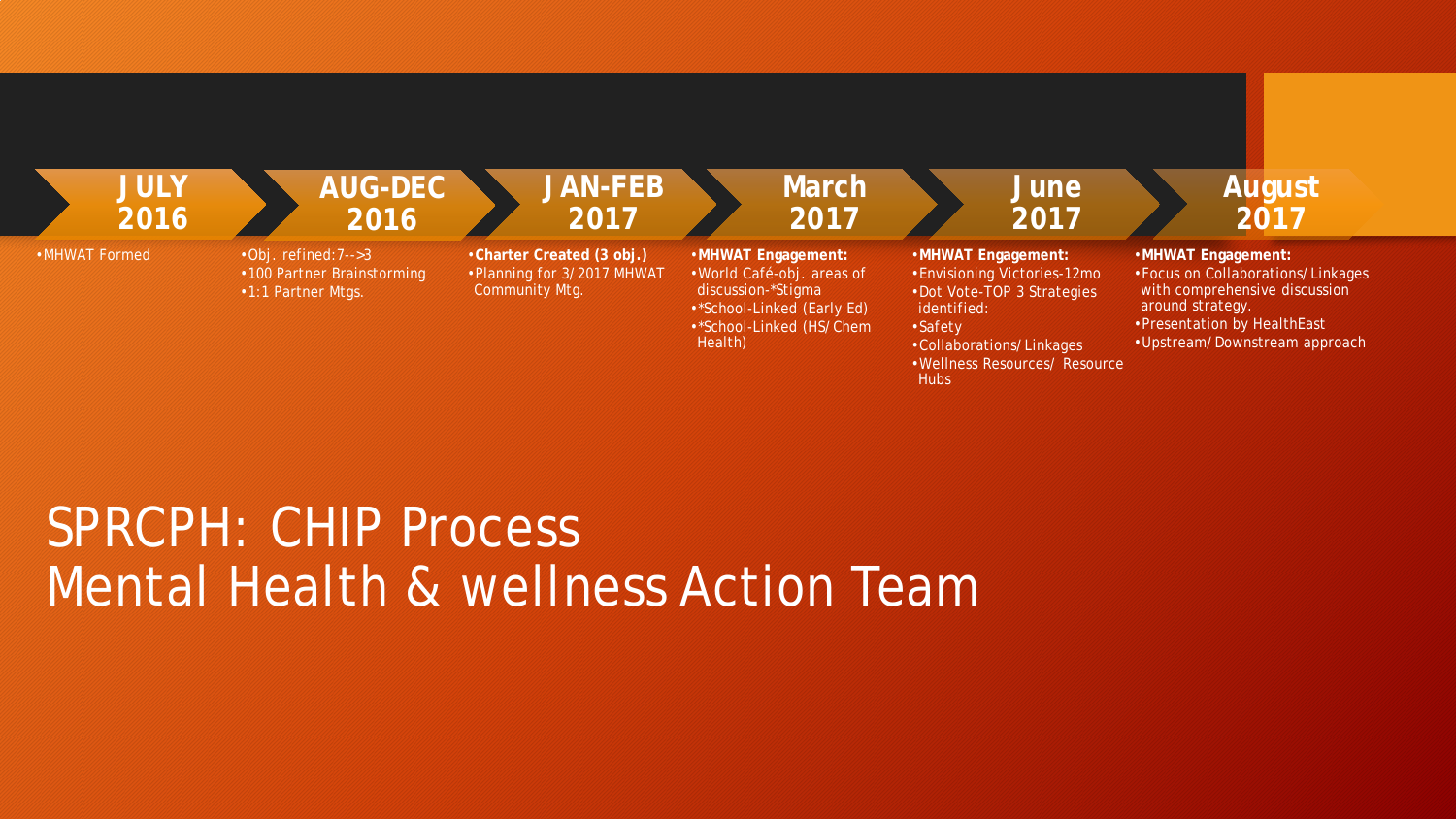### Charter Statement

- **Focus Areas**
	- **24- hour Resources**
	- **School Linked Mental Health**
	- **Stigma**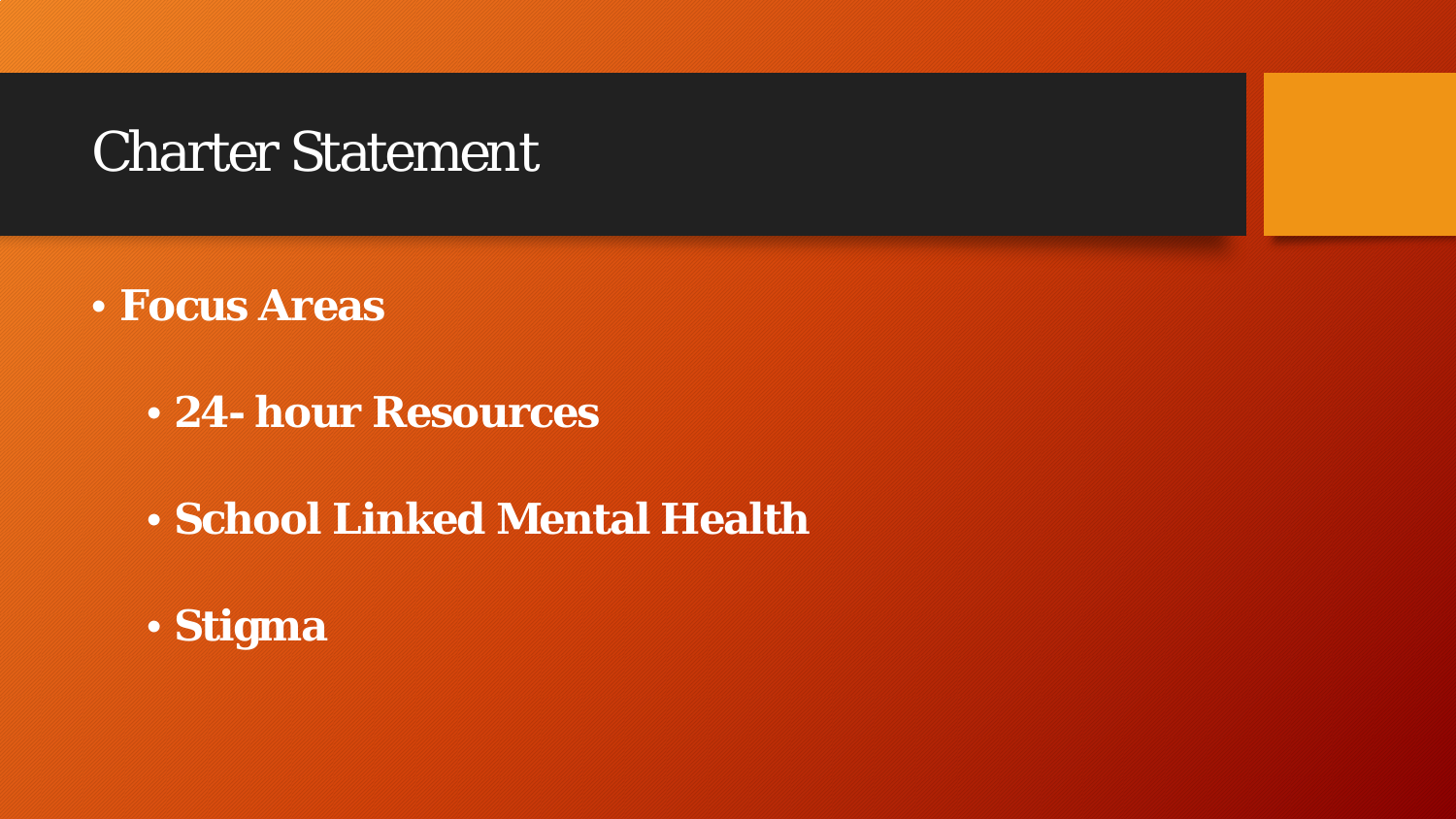# **Community Partners**

- **Co-chairs**: Eugene Nichols and Deatrick LaPointe
- 3 community engagement meetings from March August 2017 with over 17 community organizations and government agencies

#### • **Potential Strategies**

- Increasing Collaboration and Linkages among existing organizations
- Strengthening Relationships between Safety and Mental Health
- Creating a Resource Hub of Wellness Opportunities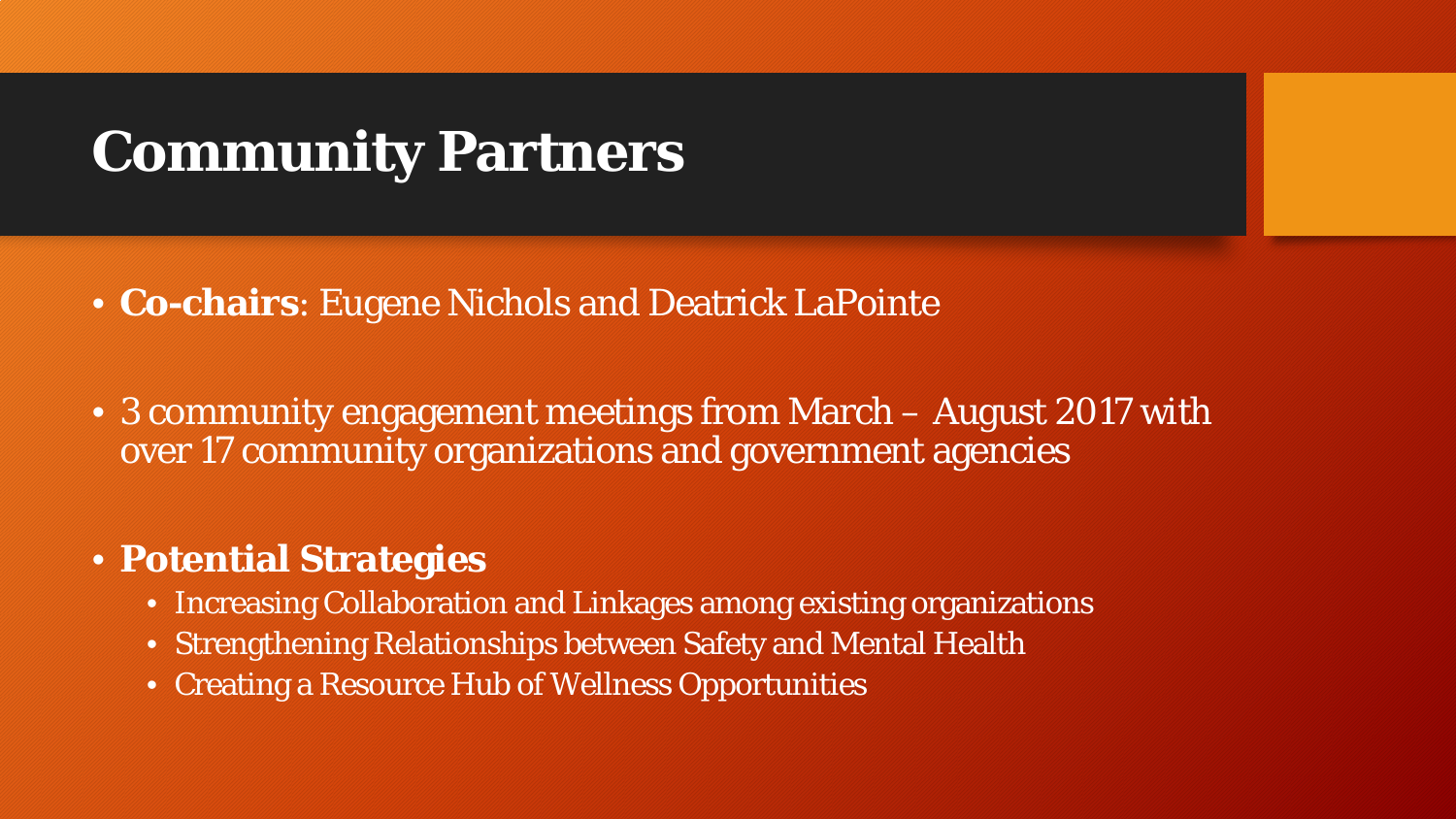## University of Minnesota DNP Students

#### • Community Coalition Action Theory

- Formation
- Maintenance
- Institutionalization

#### • Website for Communication and Resource Sharing for Action Team